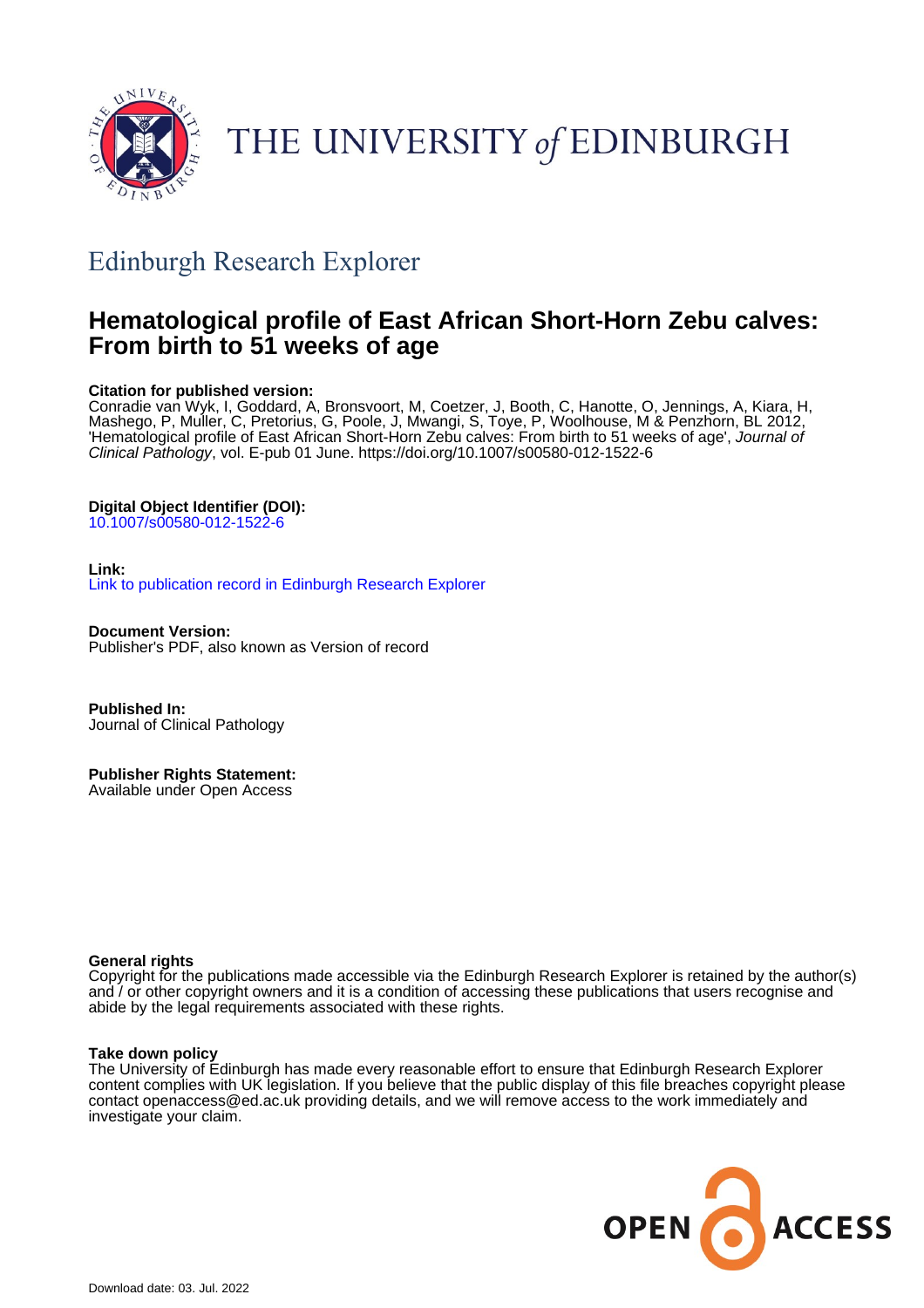#### ORIGINAL ARTICLE

## Hematological profile of East African short-horn zebu calves from birth to 51 weeks of age

I. Conradie van Wyk · A. Goddard ·

B. M. de C. Bronsvoort · J. A. W. Coetzer · C. Booth · O. Hanotte · A. Jennings · H. Kiara · P. Mashego · C. Muller  $\cdot$  G. Pretorius  $\cdot$  E. J. Poole  $\cdot$  S. M. Thumbi  $\cdot$ P. G. Toye . M. E. J. Woolhouse . B. L. Penzhorn

Received: 14 March 2012 /Accepted: 14 May 2012 / Published online: 1 June 2012  $\oslash$  Springer-Verlag London Limited 2012

Abstract This paper is the first attempt to accurately describe the hematological parameters for any African breed of cattle, by capturing the changes in these parameters over the first 12 months of an animal's life using a populationbased sample of calves reared under field conditions and natural disease challenge. Using a longitudinal study design, a stratified clustered random sample of newborn calves was recruited into the IDEAL study and monitored at 5-weekly intervals until 51 weeks of age. The blood cell analysis

I. C. van Wyk  $(\boxtimes) \cdot$  J. A. W. Coetzer  $\cdot$  B. L. Penzhorn Department of Veterinary Tropical Diseases, Faculty of Veterinary Science, University of Pretoria, Private Bag X4, Onderstepoort, Pretoria 0110, South Africa e-mail: ilana@conradie.net

A. Goddard : C. Booth : P. Mashego : C. Muller : G. Pretorius Clinical Pathology, Department Companion Animal Medicine, Faculty of Veterinary Science, University of Pretoria, Private Bag X4, Onderstepoort, Pretoria 0110, South Africa

B. M. de C. Bronsvoort : A. Jennings The Roslin Institute, University of Edinburgh, Easter Bush, EH25 9RG, Edinburgh, UK

O. Hanotte School of Biology, University of Nottingham, Nottingham NG7 2RD, UK

H. Kiara : E. J. Poole : P. G. Toye International Livestock Research Institute, P.O. Box 30709-00100, Nairobi, Kenya

S. M. Thumbi · M. E. J. Woolhouse Centre for Immunology, Infection & Evolution, University of Edinburgh, Edinburgh EH9 3JT, UK

performed at each visit included: packed cell volume; red cell count; red cell distribution width; mean corpuscular volume; mean corpuscular hemoglobin concentration; hemoglobin concentration; white cell count; absolute lymphocyte, eosinophil, monocyte, and neutrophil counts; platelet count; mean platelet volume; and total serum protein. The most significant age-related change in the red cell parameters was a rise in red cell count and hemoglobin concentration during the neonatal period. This is in contrast to what is reported for other ruminants, including European cattle breeds where the neonatal period is marked by a fall in the red cell parameters. There is a need to establish breedspecific reference ranges for blood parameters for indigenous cattle breeds. The possible role of the postnatal rise in the red cell parameters in the adaptability to environmental constraints and innate disease resistance warrants further research into the dynamics of blood cell parameters of these breeds.

Keywords Hematology . East African . Zebu . Calves . Longitudinal study

#### Introduction

The sedentary mixed crop–livestock smallholding system encompasses >50 % of poor people resident in East Africa. These resource-poor subsistence farmers own only a few animals, yet these animals are one of their principal capital assets. Subsistence farmers rely on livestock for food security, financial income, and social welfare. Indigenous breeds are regionally very important and constitute up to 77 % of the total Kenyan cattle population (Rege et al. [2001](#page-8-0)). The small East African short-horn zebu, in particular, is the most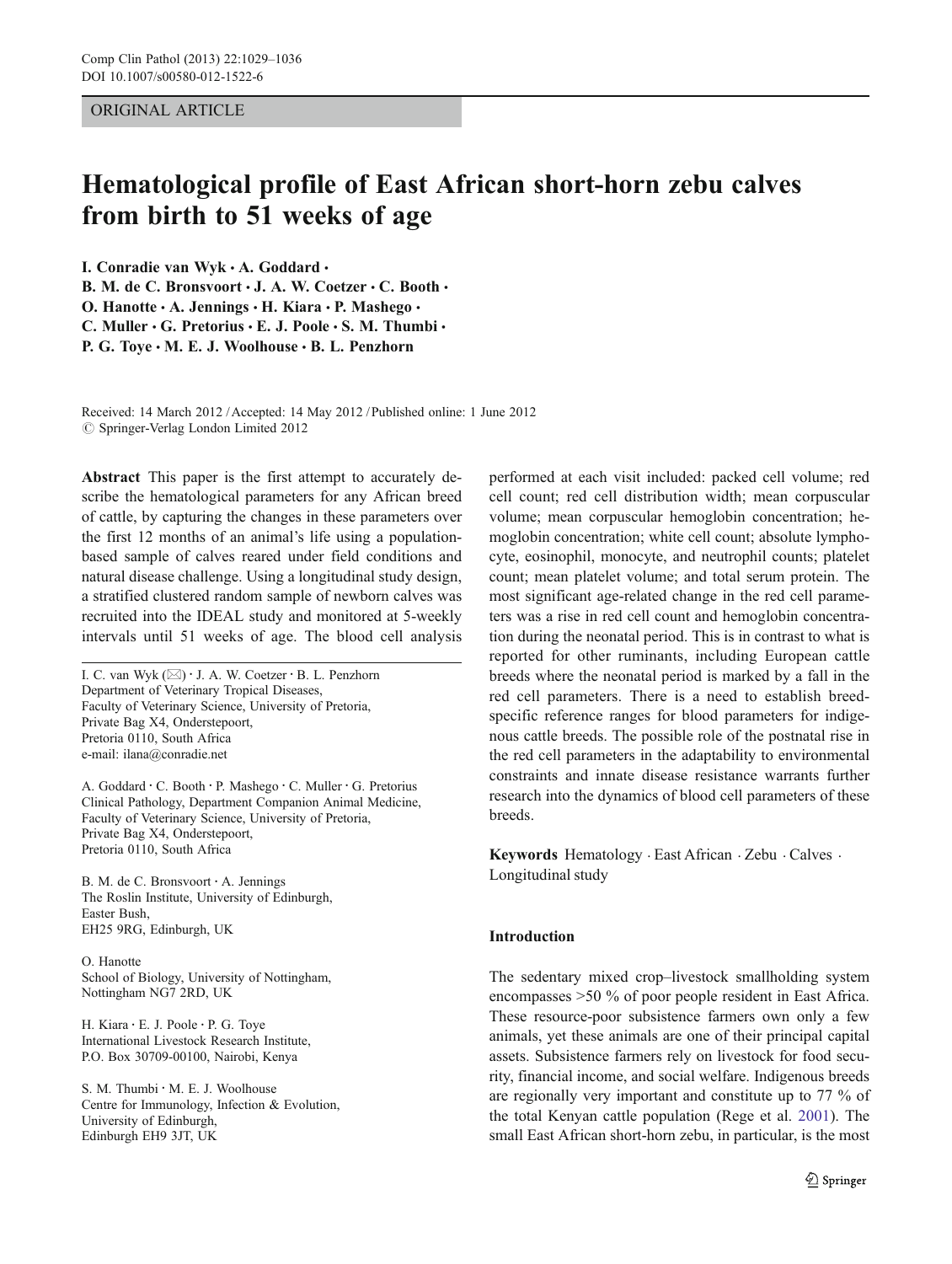common breed in eastern and parts of south-central Africa (Mwacharo et al. [2006\)](#page-8-0). Indigenous breeds are preferred by farmers for their adaptability in terms of disease resistance, heat tolerance, and water and food requirements (Mwacharo and Drucker [2005\)](#page-8-0). Cattle are used for animal traction, milk and meat, and the dung for fertilizer (Rege et al. [2001](#page-8-0)).

The tropical climate in western Kenya is conducive for the survival of many infectious pathogens and vectors. The most economically important diseases of livestock in sub-Saharan Africa are tick-borne diseases [East Coast fever (ECF), heartwater, anaplasmosis, and babesiosis], trypanosomiasis (Uilenberg [1995](#page-8-0); Minjauw and McLeod [2003](#page-8-0); Maudlin [2006\)](#page-8-0), and helminthiasis. Smallholder farmers are particularly vulnerable to the economic impact of infectious diseases of livestock. Generally tick-borne infections do not affect trade in livestock, but they are a significant cause of production losses (Perry and Young [1995](#page-8-0)). Losses include lowered production rates, mortalities, decreased reproduction rates, and costs of treatment and control measures. These diseases also indirectly constrain livestock production through limiting the use of the highly susceptible improved breeds of livestock that are used in other countries to improve livestock productivity (Perry and Young [1995\)](#page-8-0).

Baseline values of the parameters that can be used to measure an animal's health status, including hematological parameters, are lacking for indigenous cattle breeds. Most published reference ranges for these parameters for cattle were compiled for European breeds (Jain [1993](#page-8-0); Knowles et al. [2000;](#page-8-0) Mohri et al. [2007\)](#page-8-0). Studies have indicated that baseline values for hematological parameters differ between the various cattle breeds in the tropics (Oduye and Okunaiya [1971\)](#page-8-0). The aim of this study was to investigate the hematological profile of East African short-horn zebu cattle living in tropical field conditions in Western Kenya, in particular the age-related changes in the blood parameters from neonate to 51 weeks. This paper is the first attempt to accurately describe the hematological parameters for any African cattle breed capturing the changes in these parameters over the first 12 months of an animal's life using a population-based sample of calves reared in their natural environment and disease challenges.

#### Materials and methods

The study was set in Busia district, Western Kenya (Fig. 1). This site was considered to represent smallholder livestock farming systems in East Africa. The climate is tropical, and the main land use in the area is mixed crop/livestock farming. The main crops cultivated include maize, sugarcane, cotton, pigeon peas, and sisal. The main cattle breed kept is the indigenous zebu, of which the majority are East African short-horn zebus. These short-horn zebus are a



Fig. 1 Map of Kenya showing agroclimatic zones and highlighting the study area, Busia [adapted from map source: [www.fao.org/docrep/008/](http://www.fao.org/docrep/008/y5968e/y5968e10.htm) [y5968e/y5968e10.htm](http://www.fao.org/docrep/008/y5968e/y5968e10.htm) (2005)]

relatively small breed but are considered to be well adapted to the local environmental constraints (Fig. 2). The calves recruited into the study remained with their herd of origin, and were exposed to the natural pathogen challenge in the field. For the duration of the study, no interventions in terms of prevention or treatment (except on welfare grounds in



Fig. 2 An East African short-horn zebu calf at 51 weeks of age (69 kg body mass)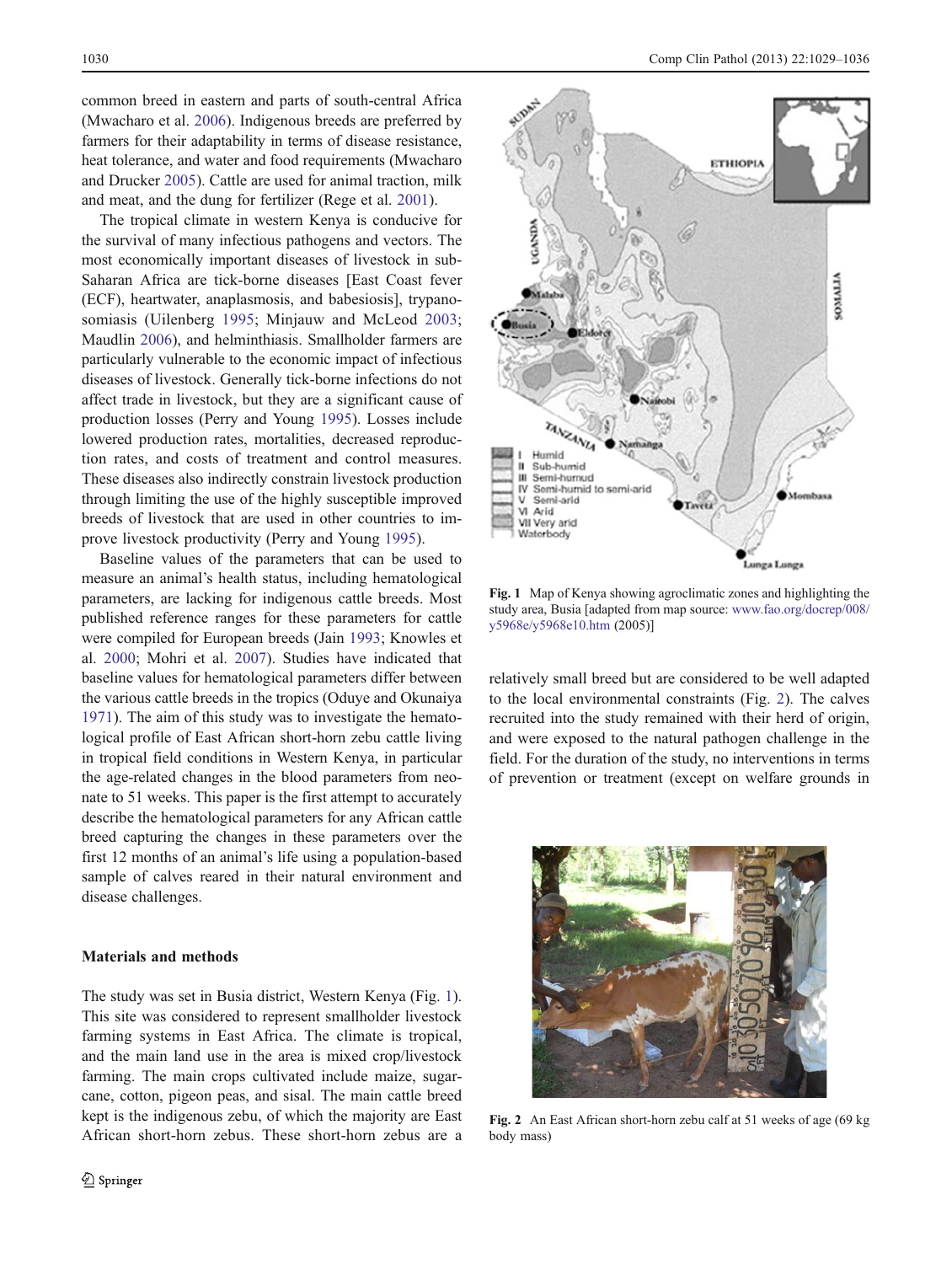which case calves were censored) against infection were practiced.

A stratified two-stage cluster sampling strategy was used. Stratification was by agroecological zone (Jaetzold and Schmidt [1983](#page-8-0)) with first-stage cluster (sublocation) selected using stratified random sampling with replacement and second-stage cluster (calf) selected using ordinary random sampling without replacement. A total of 548 calves from sedentary mixed crop–livestock smallholding farms were recruited between October 2007 and September 2009. Calves were recruited within 7 days of birth and monitored routinely at 5-weekly intervals until 51 weeks of age. At each visit a complete clinical examination of the calf was performed and relevant samples collected. These samples included thin and thick peripheral smears of blood collected from the marginal ear vein, jugular blood in 10-ml plain vacutainer tube for the separation of serum, and jugular blood for hematology in 5-ml ethylenediaminetetraacetic acid (EDTA) plastic tubes.

Initial sample processing and analysis occurred at the local field laboratory, Busia, Kenya. Packed cell volume (PCV) was measured manually using a Hawksley microhematocrit reader (Jain [1993\)](#page-8-0). Automated blood cell analysis was performed using the pocH-100iV Diff (Sysmex© Europe GMBH). The hematological parameters investigated included: red cell count (RCC), hemoglobin concentration (HGB), mean corpuscular volume (MCV), mean corpuscular hemoglobin concentration (MCHC), red cell distribution width (RDW), total white cell count (WCC), platelet count (Plt), and mean platelet volume (MPV). Total serum protein (TSP) was measured from 100 μL serum using a refractometer (model RHC-200ATC, Westover Scientific).

In addition to the automated blood analysis, thin blood smears were made from EDTA blood for manual differential cell counts. These smears were transported to the University of Pretoria, South Africa, where blood smears were stained with Diff Quick (Kyron, South Africa) for differential counts to calculate the absolute lymphocyte count (Lymph), absolute eosinophil count (Eos), absolute neutrophil count (Neut), and absolute monocyte count (Mono).

Descriptive statistics (mean and 95 % confidence intervals) were used to describe the variation and spread in each hematological parameter of the calf population at each sampling point. Graphs are used to illustrate the changes in each parameter over time. The computation of the results and the production of the graphs were done with R 2.8.1 (Ihaka and Gentleman [1996](#page-8-0)).

#### **Results**

Figures [3](#page-4-0), [4](#page-4-0), [5,](#page-4-0) [6,](#page-5-0) [7,](#page-5-0) [8,](#page-5-0) [9,](#page-5-0) [10,](#page-6-0) [11](#page-6-0), [12](#page-6-0), and [13](#page-6-0) illustrate the changes for all parameters for the total calf population between days 7 and 364. The calves showed a significant increase in PCV, RCC, and HGB from days 7 (means of 30 %,  $7.73 \times 10^6/\mu L$  and 10 g/dL, respectively) to 42 (means of 36 %,  $10.23 \times 10^6 / \mu L$  and 12 g/dL; Figs. [3](#page-4-0), [4,](#page-4-0) and [5\)](#page-4-0). From day 42, the general trend for all three parameters was a decrease until day 364. The RDW was relatively high between days 7 and 42 (means of 34.9 and 35.9 fL, respectively), indicating a significant variation in the size of red blood cells, which is suggestive of a high number of immature red blood cells (Fig. [6\)](#page-5-0). From days 42 to 112, the RDW decreased significantly, and then it remained between 31.2 and 31.8 fL to day 364. The MCV (Fig. [7](#page-5-0)) was relatively high at day 7 (mean 39.8 fL), confirming the presence of a high number of immature red blood cells, but decreased gradually from days 7 up to 147 (mean 33.6 fL), from where it increased gradually until day 364 (mean 36.0 fL). The MCHC (Fig. [8\)](#page-5-0) showed a similar but more gradual trend, where it decreased between days 7 (mean 32.2 g/dL) and 77 (mean 31.6 g/dL), and then increased up to day 364 (mean 33.05 g/dL).

The WCC and Lymph (Figs. [9](#page-5-0) and [10](#page-6-0)) showed very gradual increases from days 7 (mean  $9.00 \times 10^3/\mu L$  and  $3.7 \times 10^3/\mu L$ ) to 364 (mean 11.40×10<sup>3</sup>/ $\mu L$  and 7.6×10<sup>3</sup>/ $\mu L$ ). The Eos (Fig. [11](#page-6-0)) increased considerably from days 7 (mean  $0.27 \times 10^3/\mu L$ ) to 322 (mean  $0.75 \times 10^3/\mu L$ ). The Neut showed a gradual decrease from days 7 to 112, after which it remained between 2.4 and  $2.55 \times 10^3/\mu L$  (mean) until day 287 and increased again on day 364.

The Plt (Fig. [12\)](#page-6-0) also showed a steady decrease from day 7 (mean  $611 \times 10^3/\mu$ L) up to day 364 (mean 385.5×  $10^3/\mu L$ ). The MPV was relatively high at day 7 (mean 6.5 fL), decreased gradually up to day 112 (mean 5.8 fL), and increased up to day 364 (mean 6.2 fL). The TSP (Fig. [13](#page-6-0)) was relatively high at day 7 (mean 9.8 g/dL), after which it decreased up to day 112 (mean 7.6 g/dL) but then remained between 7.6 and 8.0 g/dL (mean) up to day 364.

#### Discussion

This study showed that the hematological profile of the short-horn zebu differed both in levels and age-related trends compared to reference ranges reported for European breeds. For comparison, reported ranges for PCV for other indigenous cattle breeds are depicted in Table [1](#page-7-0) and for European breed in Table [2,](#page-7-0) for which age-related changes are reported in more detail.

The most significant age-related changes in the red blood cell parameters of the short-horn zebu calves in this study occurred between days 7 and 112. Concurrent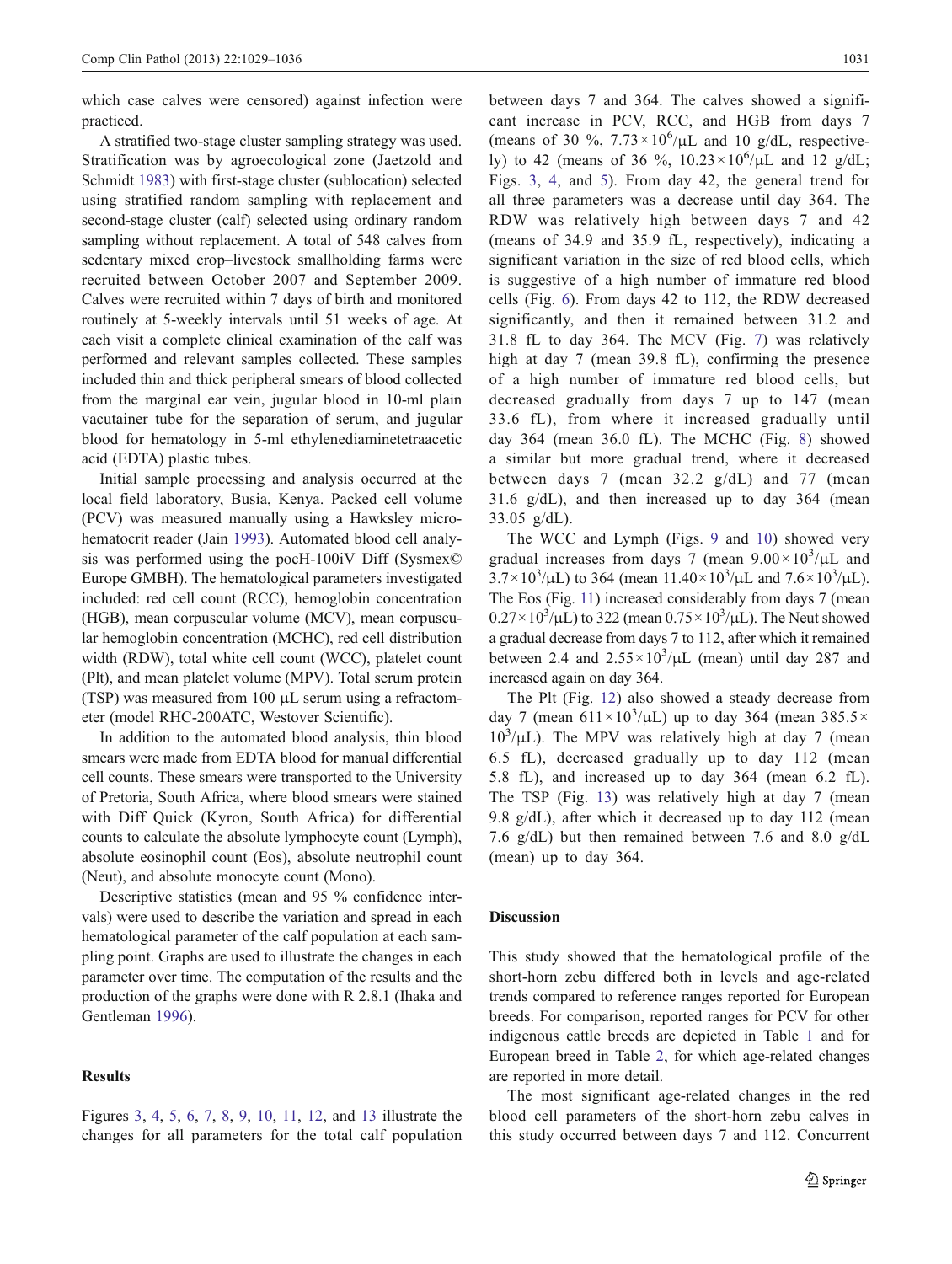<span id="page-4-0"></span>



low RCC and PCV with a relatively high MCV and RDW in the first week suggest a macrocytic anemia. A high RDW value is an indication of anisocytosis which is often seen in regenerative responses due to a high number of reticulocytes. Following days 7 up to 42, there was a significant increase in PCV, HGB, and RCC accompanied by a high RDW, suggestive of increased erythropoiesis. The high MCV and a concurrent decrease in MCHC seen between days 7 and 42 also indicate an increase in the number of immature RBC which is indicative of increased erythropoiesis. In neonatal Holstein calves, erythrocytes were found to decrease in size up to the age of 3–4 months (Mohri et al. [2007](#page-8-0)), resulting in a gradual decrease in MCV. Immature red blood cells do not yet produce hemoglobin optimally, since hemoglobin production per cell increases as red blood cells mature (Harvey [1989\)](#page-8-0), hence a lower MCHC.

After day 42, there was a decrease in PCV and HGB together with a continuing decrease in MCV and MCHC, while RCC started decreasing from day 77. This may be suggestive of the development of microcytic hypochromic anemia. Iron supplementation during the first 4 weeks after birth corrected the drop in HGB in dairy calves (Mohri et al. [2004](#page-8-0)). The iron levels of calf serum were not evaluated in this study but could possibly have added value to explaining the results in this study.

The relatively low numbers of WCC and Lymph and high Neut around birth are consistent with what is reported for other cattle breeds (Knowles et al. [2000;](#page-8-0) Mohri et al. [2007](#page-8-0)) and are due to perinatal stress and high levels of cortisol during partus (Jain [1993\)](#page-8-0). After the first week, levels in WCC, Lymph, and Eos increased as the immune system matured and the animals became exposed to pathogens with resultant cellular immune responses. The Eos and Mono of the short-horn zebu were considerably higher than published ranges for neonatal calves of European breeds (Knowles et al. [2000](#page-8-0); Mohri et al. [2007](#page-8-0)), but are comparable to ranges reported for other indigenous African cattle breeds (Oduye and Okunaiya [1971](#page-8-0)) and are possibly related to high parasite burdens under field conditions.

The platelet counts of the short-horn zebus were relatively high at day 7 and then decreased significantly up to day 364. The MPV was also relatively high at week 1. Together with a high RDW at day 7, this is suggestive of a regenerative response by the bone



Fig. 4 Age-related changes in the mean (95 % CI) RCC of East African short-horn zebu calves from birth to 51 weeks of age  $(n=548)$ 



Fig. 5 Age-related changes in mean (95 % CI) HGB of East African short-horn zebu calves from birth to 51 weeks of age  $(n=548)$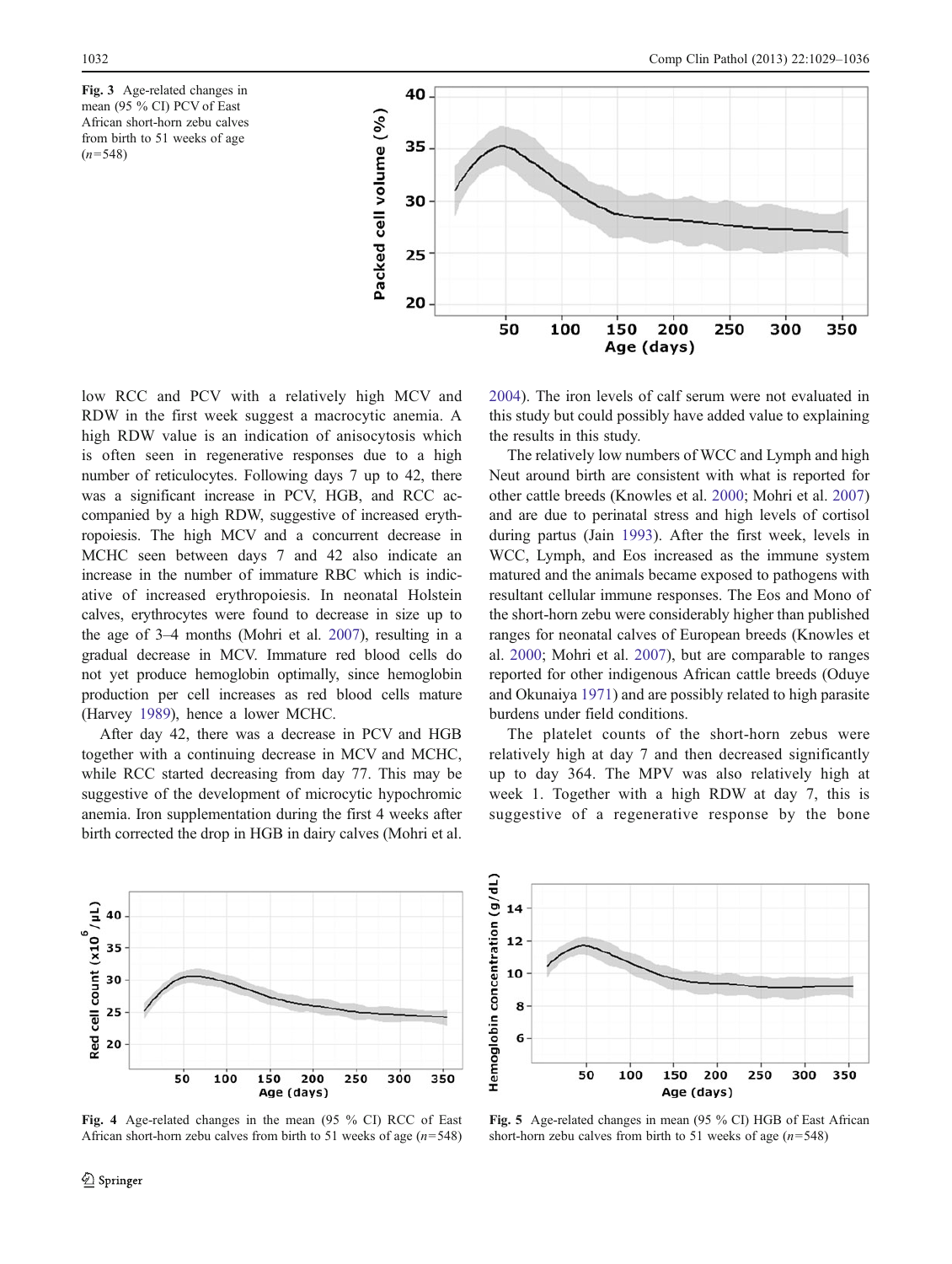<span id="page-5-0"></span>

Fig. 6 Age-related changes in mean (95 % CI) RDW of East African short-horn zebu calves from birth to 51 weeks of age  $(n=548)$ 

marrow at the time around birth in both red cells and platelets.

The initial high levels in TSP in the first week were likely due to the uptake of immunoglobulins from colostrum. The degradation of absorbed immunoglobulins likely contributed to the age-related decrease in TSP after the first week. Chronic parasitic infections, such as severe helminthiasis, or malnutrition or a combination of both could possibly also have contributed to the gradual decrease in TSP after day 7.

The increase found in the red cell parameters during the neonatal period in the short-horn zebu calves in this study is in contrast to what is described for other ruminants, including European cattle breeds (Karesh et al. [1986;](#page-8-0) Knowles et al. [2000;](#page-8-0) Mohri et al. [2007](#page-8-0)). For these species and breeds, there is a significant decrease in PCV, HGB, and MCV in neonates up to around 6 weeks that coincides with an increase in RCC, after which all three parameters increase up to adult levels (Karesh et al. [1986](#page-8-0); Knowles et al. [2000](#page-8-0); Mohri et al. [2007](#page-8-0), Table [2\)](#page-7-0). These changes, which are considered physiological, are ascribed to a decline in fetal erythrocytes at a faster rate than the production of adult-type erythrocytes (Karesh et al. [1986](#page-8-0)). This also coincides with



Fig. 7 Age-related changes in mean (95 % CI) MCV of East African short-horn zebu calves from birth to 51 weeks of age  $(n=548)$ 



Fig. 8 Age-related changes in mean (95 % CI) MCHC of East African short-horn zebu calves from birth to 51 weeks of age  $(n=548)$ 

the replacement of fetal hemoglobin by adult hemoglobin (Jain [1993](#page-8-0); Mohri et al. [2007\)](#page-8-0). Ruminants and primates have a distinct type of hemoglobin during fetal life (Jain [1993](#page-8-0)). In these species embryonal hemoglobin is soon replaced by fetal hemoglobin (Hb F), which in turn is eventually replaced by adult hemoglobin (Hb A). Hemoglobin F has a higher affinity for oxygen than Hb A, and its function is to maintain partial pressure of oxygen of fetal blood. The replacement of Hb F with Hb A, referred as "switching," occurs within the first few weeks after birth in ruminants.

In contrast to other ruminant and European cattle breeds, the replacement of fetal erythrocytes by adult-type cells evidently does not cause a decrease in HGB and PCV after birth in the short-horn zebu calves. Whether the rise in HGB and PCV seen in these calves coincides with the switching from Hb F to Hb A warrants further investigation. If Hb F replacement by Hb A is more rapid and efficient in reaching adequate Hb A levels before Hb F starts declining, or if there is a delay in the decline of Hb F while Hb A is produced by an increasing number of adult-type erythrocytes, such that the total HGB is maintained or even increased, it would be a possible explanation for the increase



Fig. 9 Age-related changes in mean (95 % CI) white cell counts of East African short-horn zebu calves from birth to 51 weeks of age  $(n=$ 548)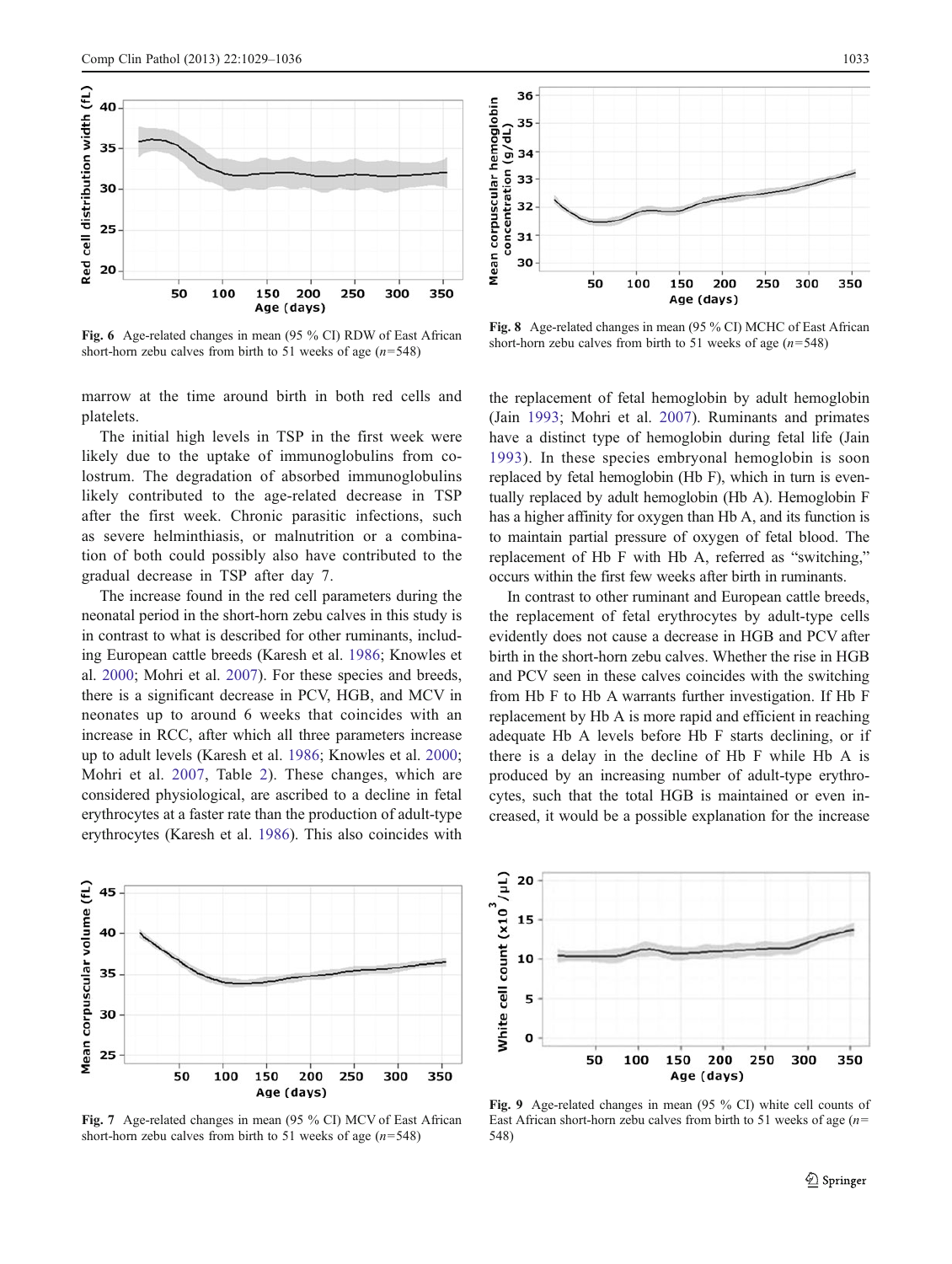<span id="page-6-0"></span>

Fig. 10 Age-related changes in mean (95 % CI) absolute lymphocyte counts of East African short-horn zebu calves from birth to 51 weeks of age  $(n=548)$ 

in HGB, PCV, and RCC seen during the first weeks after birth for this breed.

Prolonged postnatal production of Hb F has been described in humans in certain hemoglobinopathies and thalassemias where production of Hb F continues into adulthood (Pasvol et al. [1976](#page-8-0); Nagel [1990\)](#page-8-0). It is considered benign, but has been shown to be protective against malaria in early childhood by retarding the intraerythrocytic growth of Plasmodium falciparum (Pasvol et al. [1976](#page-8-0); Nagel [1990](#page-8-0)). In areas where malaria is endemic, there is a high frequency in the genes for these hemoglobinopathies in the local human populations. Prolonged production of Hb F in humans has also been described in neonates under hypoxic stress (Shiao and Ou [2006](#page-8-0)). The production of Hb F is also pharmacologically induced in the treatment of sickle cell anemia.

Anemia is an important hematological manifestation of most endemic blood-borne diseases of cattle in the tropics, including anaplasmosis, babesiosis, and trypanosomosis. Western Kenya is an ECF endemic region, and the calves in this study were shown to be exposed to and become



Fig. 11 Age-related changes in mean (95 % CI) absolute eosinophil counts of East African short-horn zebu calves from birth to 51 weeks of age  $(n=548)$ 



Fig. 12 Age-related changes in mean (95 % CI) platelet counts of East African short-horn zebu calves from birth to 51 weeks of age  $(n=548)$ 

infected with several of the tick-borne pathogens and trypanosomes from a very early age. East African short-horn zebus are considered to be disease resistant, however, particularly against tick-borne diseases. Further diagnostic tests are required to determine whether delayed switching between hemoglobin types can explain the postnatal rise in HGB in this breed, but it makes for interesting speculation whether prolonged postnatal production of Hb F plays any part in the innate resistance of zebu calves against bloodborne pathogens during early calfhood.

Compared to published ranges for European cattle breeds (Knowles et al. [2000](#page-8-0); Mohri et al. [2007](#page-8-0)), TSP in these shorthorn zebu calves was considerably elevated during the entire monitoring period, but is comparable to ranges reported for other African zebu breeds (Useh et al. [2008\)](#page-8-0). One possible explanation for higher TSP compared to European breeds is a high level of antigenic stimulation resulting in high globulin levels. Even from an early age, exposure to pathogens is considerable under field conditions in the tropical environment. Unfortunately only total serum proteins were investigated. Without distinguishing between different proteins, in particular albumin and the various immunoglobulins, it is difficult to come to any conclusions with regard



Fig. 13 Age-related changes in mean (95 % CI) total serum protein of East African short-horn zebu calves from birth to 51 weeks of age  $(n=$ 548)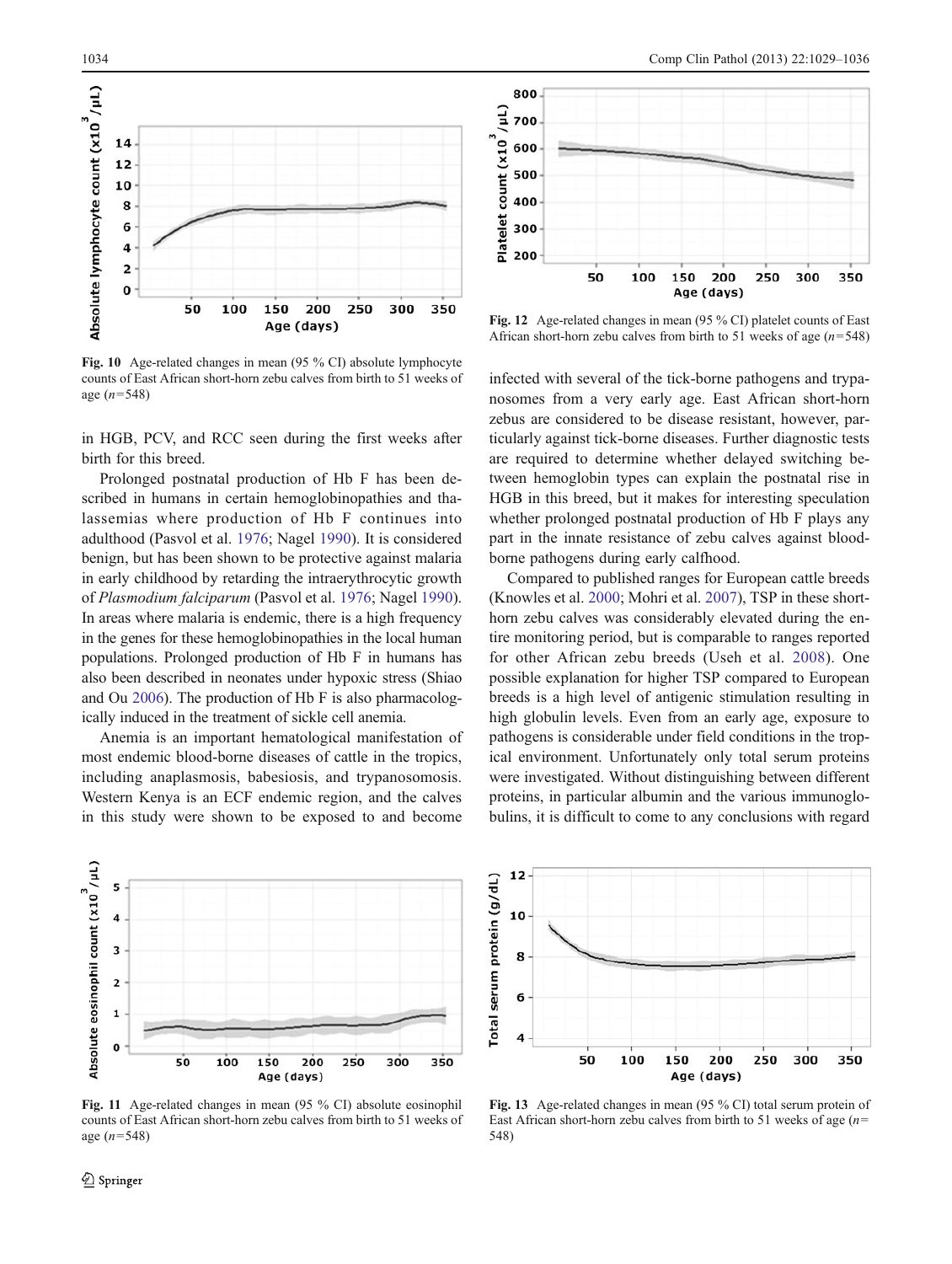<span id="page-7-0"></span>

|  |  | Table 1 Reported mean packed cell volume (in percent) of various African indigenous cattle breeds |  |  |  |  |  |  |  |  |  |  |
|--|--|---------------------------------------------------------------------------------------------------|--|--|--|--|--|--|--|--|--|--|
|--|--|---------------------------------------------------------------------------------------------------|--|--|--|--|--|--|--|--|--|--|

| <b>Breed</b>        | Country | Age group                     | Mean PCV $(\% )$                                      | Reference                           |  |  |
|---------------------|---------|-------------------------------|-------------------------------------------------------|-------------------------------------|--|--|
| White Fulani (Zebu) | Nigeria | $0-6$ months<br>$7-12$ months | 30.9 <sup>a</sup><br>$28.5^{\rm a}$                   | Oduye and Okunaiya (1971)           |  |  |
|                     |         | $13-24$ months                | $29.1^{\rm a}$                                        |                                     |  |  |
| White Fulani        | Nigeria | Adult                         | $36.6 \pm 5.5$ (SD) <sup>b</sup>                      | Saror and Coles (1973)              |  |  |
| Zebu                | Uganda  | $0-6$ months<br>$7-12$ months | $24.19 \pm 1.9$ (95 % CI)<br>$24.2 \pm 1.5$ (95 % CI) | Magona et al. (2008)                |  |  |
|                     |         | $13-24$ months                | $24.6 \pm 1.1$ (95 % CI)                              |                                     |  |  |
| Angoni              | Zambia  | Adult                         | $29.1 - 31.8$ <sup>c</sup>                            | Van den Bossche and Rowlands (2001) |  |  |
| N'dama<br>Nigeria   |         | NS                            | $37.9 \pm 3.6$                                        | Oduye and Okunaiya (1971)           |  |  |

NS not stated

<sup>a</sup> Range not reported

<sup>b</sup> During wet season

<sup>c</sup> Range

to the levels and trends of TSP levels in the calves in this study.

Despite its economical importance as the main cattle breed not only in Kenya, but in all of eastern Africa, little is known about baseline values of health parameters of the East African short-horn zebu. There is a need to establish breed-specific reference ranges for blood parameters for this breed. It is evident from this study that baseline values differ with age, particularly in the neonate, and possibly contributes to the physiological adaptability to environmental constraints and disease resistance of this breed. When one compares the age-related changes in the red blood cell parameters for the calves in this study to the reported values for other cattle breeds (Knowles et al. [2000](#page-8-0); Mohri et al. [2007\)](#page-8-0), there are considerable differences in both the ranges for different age groups, as well as the trends in change over time. The reference ranges for European breeds were established in cattle in environments that are controlled for disease and nutrition. For this reason a direct comparison to the East African short-horn zebu in this study is problematic to interpret, but it is of value since the physiology of age-related changes in these breeds has been studied more extensively than in indigenous African breeds. The changes in the red blood cell parameters of the calves under study, especially during the neonatal period, are not explained by what is known about the physiology of other cattle breeds. This warrants further research into

Table 2 Reported mean packed cell volume (in percent) of various European cattle breeds

| <b>Breed</b>  | Country<br>Age group |                                      | Mean PCV $(\% )$                                | Reference                              |  |  |
|---------------|----------------------|--------------------------------------|-------------------------------------------------|----------------------------------------|--|--|
| Holstein      | Canada               | $1-14$ days<br>2 weeks to 6 months   | Range $17-47^a$<br>Range $23-42^a$              | Lumsden et al. (1980)                  |  |  |
|               |                      | 6 months to 2 years                  | Range 26–48 <sup>a</sup>                        |                                        |  |  |
| Holstein      | Iran                 | $1-2$ days<br>4 weeks                | $27\pm3$ (SE)<br>$24\pm3$ (SE)                  | Adapted from Mohri et al. (2007)       |  |  |
|               |                      | 6 weeks                              | $25\pm3$ (SE)                                   |                                        |  |  |
|               |                      | 12 weeks                             | $31 \pm 2$ (SE)                                 |                                        |  |  |
| Jersey        | <b>USA</b>           | $3.5-4.5$ months<br>$7.5 - 9$ months | 36.16<br>30.40                                  | Jain (1993)                            |  |  |
|               |                      | $11-12$ months                       | 28.10                                           |                                        |  |  |
| Norwegian Red | Norway               | 1 week<br>$6-8$ weeks                | $35^a$ (range $25-39$ )<br>$30^a$ (range 19–37) | Adapted from Brun-Hansen et al. (2006) |  |  |
|               |                      | $27-29$ weeks                        | $25^a$ (range 22–28)                            |                                        |  |  |

<sup>a</sup> Hematocrit (in liters per deciliter)